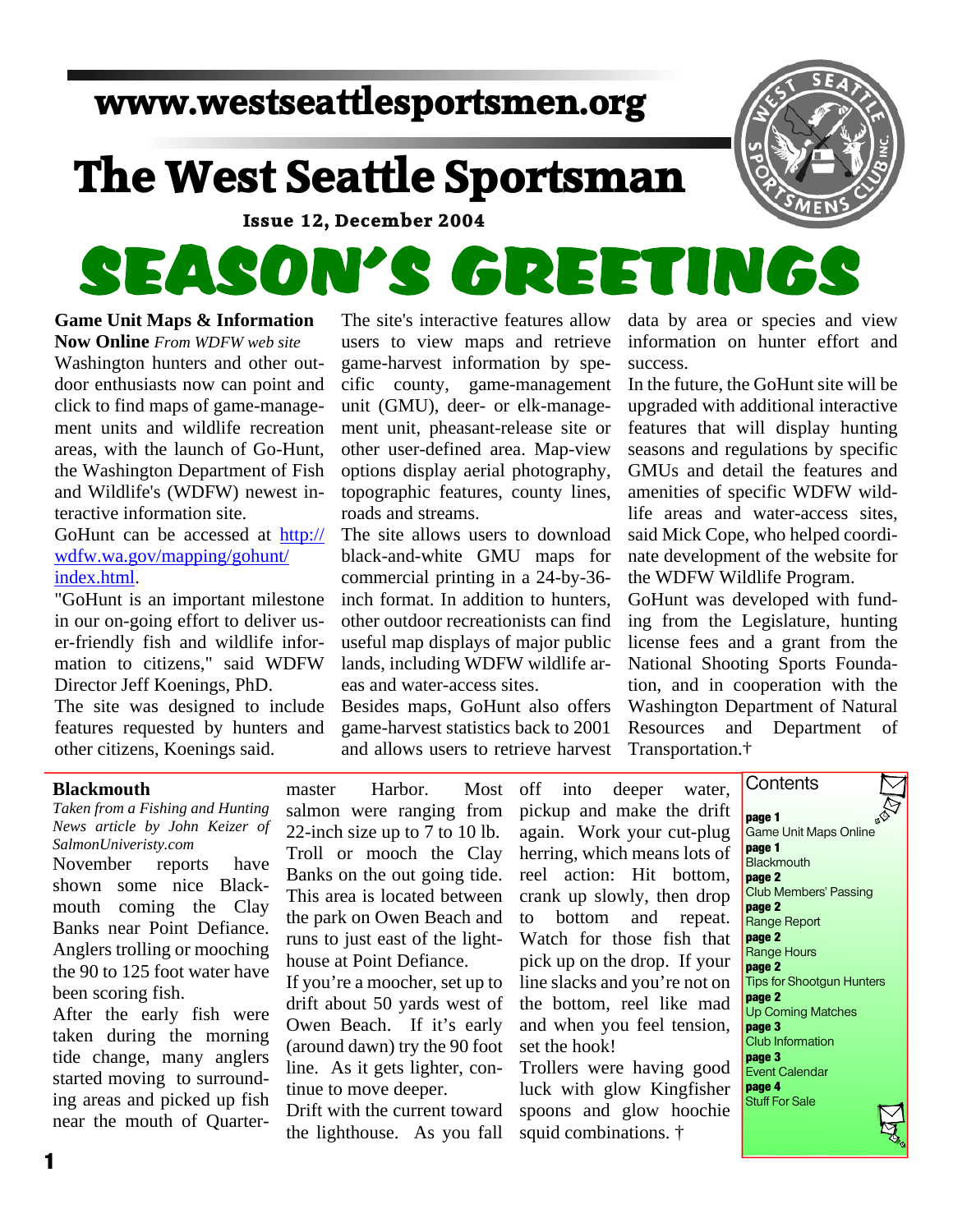#### **Club Members' Passing**

The West Seattle Sportsmen's Club wishes to extend condo lences to the families of Fred Hutchison and Lloyd Jeter. Both were long time members of the West Seattle Sportsmen's Club and will be deeply missed.

Fred Hutchinson was born Febru ary 3, 1929, Passed away Novem ber 1, 2004 after a 16 year battle with cancer. The family suggests remembrances to Arbor Heights School Outdoor Ed Fund, 3701 S.W. 104th, Seattle, WA. 98146.

Lloyd L. Jeter was born on July 10, 1914, Passed away on Novem ber 11, 2004. He was an avid outdoors man, hunting and fishing all his life, and was an active mem ber of the West Seattle Sports man's Club for decades. Lloyd loved children and combined his love of the outdoors with his love for kids in two ways. He taught firearm safety to youngsters at the West Seattle Firing Range and ran

#### **Tips for shotgun hunters**

*Taken from Fishing & Hunting News written by Barry Winslow*

If you're a wingshooter of any kind whether you hunt dove, duck, grouse or pheasant - pat yourself on the back. Those of us who take shotgun in hand to pursue feathered beasts of the air hold up the entire economy of our great nation from the first week of September to well past Christmas ev ery year. Shotshell manufacturers love us. That's because most of us don't shoot as well as we need to, yours truly included. And while we make all kinds of excuses when the birds keep flying after our attempts to knock them down, most of the fault lies with us as

**Up coming Small bore & Air Matches**

Dec 11 West Seattle Open Air Pistol Jan 8 West Seattle Open Air Pistol

#### shooters, not with the gun, shells, chokes etc.

Do yourself a favor right now. Go to the gun safe and pick out a shotgun you use a lot on birds. Make sure it's devoid of ammunition and that you can swing the gun without knocking any thing over, or pointing the gun at something you don't want to shoot. Now, with an empty gun in a safe spot, mount the gun on an imaginary bird, swing and follow through. Don't worry about a smooth swing, trigger squeeze or any of the other mechanics of the shot, except one. Concentrate on where your cheek is and what part of the barrel you can see. If your cheek is not down on the stock, in direct con-

#### **Range Report**

The new Turning Targets for Pistol are in work, they will be radio controlled and battery powered.

The Moving Target we were thinking of getting from the Wenatchee Club is on hold for now, they want more than we are will ing to pay for it at this time.

Our Air Pistol program seems to be really taking off. There were 20 shooters for our last Saturday Open Air Pistol match. Fred Burr has a new junior pistol to try out; they run around \$400, use  $CO<sub>2</sub>$  and are much lighter than the others we have. If you would like to try it out come down on Tuesday night and give it a try. Fred can order more of these pistols for a limited time.

Winter rifle league starts the first of the New Year on Tuesday Nights. During winter league the Tuesday night Air Gun practice will be suspended until Winter Rifle League and Spring Pistol League end. For more information on Winter Rifle League or if you would like to shoot in it contact Richard George. †

> tact, with your shooting eye low and looking directly at the bead or rib on top of the barrel, your bird just got away. If you got it right, chances are your hit percentage on birds of all types is pretty high. However, after spending a great deal of time shooting clay birds and hunting real ones with quite a few different folks, I must say a majority of us just failed that little test. The reason for this problem is rela tively simple. We Americans, for the most part, are a nation of riflemen. We put a lot of effort into shooting rifles well, spending hours at the range and loading bench experimenting with all sorts of factors to squeeze every last *Continued on page 4*

#### **Range Hours and Activity** Monday - Small Bore - 6 PM Tuesday - Air Rifle/Pistol - 6:30 PM Wednesday - Juniors - Call Fred Burr at 206-935-4883 for information. Cost: Adult members \$2.00, non members \$4.00, Juniors \$1.00.



Fred Hutchinson 1929-2004

the kids fishing derby during Hi- Yu, both for many years. In lieu of flowers, contributions can be made to Childhaven, 316 Broadway, Se attle, WA 98122. Memories of Lloyd are welcome mailed to his nephew, Steve Palmer, 12661 Shorewood Drive SW, Burien, WA

My apologies for not picturing Lloyd here but was unable to obtain

98148.

one for this issue. †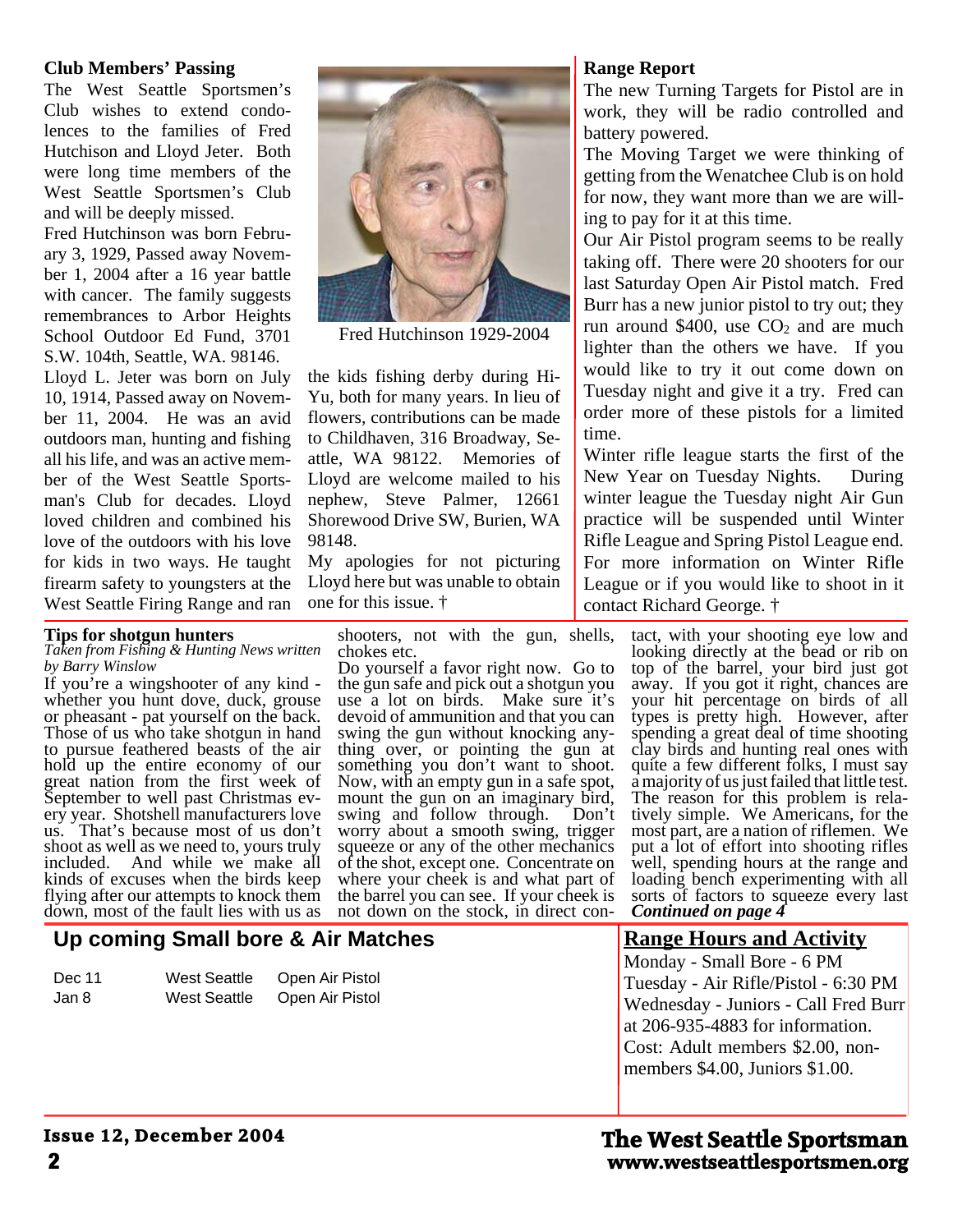#### **The West Seattle Sportsmen's Club Sponsors of the Roger Dahl Rifle Training Range**

| <b>OFFICERS</b>            |              | <b>TRUSTEES</b>                             |
|----------------------------|--------------|---------------------------------------------|
| President – Steve Patnode  | 206-937-5233 | Jerry Mascio 206-937-3614                   |
| Vice Pres. – Cam Robison   | 206-431-8337 | <b>Frank Novito</b>                         |
| Secretary – Tony Olszewski | 425-226-5643 | Rolf Erickson                               |
| Treasurer – Fred Burr      | 206-935-4883 |                                             |
| Rec. Sec. – Richard George |              | Contact us at info@westseattlesportsmen.org |

The West Seattle Sportsmen's Club was founded in 1934 by a group of fourteen men who had the foresight to see that sportsmen, in a united group, would present views, be better heard and achieve goals that were not possi ble when actioned as unorganized indi viduals. The ambitions of these charter members, who strove for the propaga tion of wildlife and habitat as well as the conservation of all our natural resourc es, has proven prophetic, for today mul titudes of individuals and sporting groups are carrying on the job of con serving the remaining outdoor assets of natural America. The West Seattle Sportsmen's Club helps lead in this fight in the state of Washington. A member has the opportunity to join oth ers in formulating club action in achiev ing and maintaining these goals.

However, "all work and no play" is not the format of the club. Many events are spaced throughout the year to insure a member many chances to participate in sportsmen's activities. For \$25, what more could a person ask than the opportunity to go salmon fishing with a group of his friends on a charter boat, fresh water fishing with other members and their families, have a salmon bake, a clam feed, or attend a banquet especially for the ladies. But there's more - he can shoot on the club range, go rabbit hunting, and if nothing else, should get \$25 worth just by watching the kids of the community have a real ball at the Kid's Fishing Derby. To sum it all up, a guy gets at least a hundred dollars worth of fun out of a year's membership.

#### **Events Calendar**

Dec 2<sup>nd</sup> - Club Meeting / Christmas Party at Filiberto's Italian **Restaurant** Dec - Squid Fishing Jan 5th - Club Meeting (How to make Game Sausage) Feb 4th - Big Game Dinner

If you have any ideas for programs to have at the club meeting or any good outing ideas let one of the Offi cers or Trustees know. You may contact us at:

info@westseattlesportsmen.org

| <b>New</b>                                                                                                                                                                                                                                                                                                                                                                                                                                                                                                                                                                                                    |                                                                   | <b>MEMBERSHIP APPLICATION</b><br><b>WEST SEATTLE SPORTSMEN'S CLUB</b> | <b>Renewal</b>                 |  |  |
|---------------------------------------------------------------------------------------------------------------------------------------------------------------------------------------------------------------------------------------------------------------------------------------------------------------------------------------------------------------------------------------------------------------------------------------------------------------------------------------------------------------------------------------------------------------------------------------------------------------|-------------------------------------------------------------------|-----------------------------------------------------------------------|--------------------------------|--|--|
| of _________, Washington, being interested in the<br>propagation and conservation of game birds, game animals, and fish in the State of Washington, do hereby apply<br>for membership in the WEST SEATTLE SPORTSMEN'S CLUB and tender herewith the sum of \$<br>payment of one year's dues.<br>"I solemnly swear that I will abide by the Constitution and By-Laws of the West Seattle Sportsmen's Club and<br>help in its up-building and I will not willfully disobey the Game Laws wherever I fish or hunt. I will always be<br>a true sportsman both in the field and to my brother members at all times. |                                                                   |                                                                       |                                |  |  |
| Signed_________<br>Street Address Management and Communications of the Street Address                                                                                                                                                                                                                                                                                                                                                                                                                                                                                                                         | <u> 1989 - Johann John Stone, mars eta biztanleria (h. 1989).</u> | If you would like to<br>receive the Club<br>newsletter by email       |                                |  |  |
|                                                                                                                                                                                                                                                                                                                                                                                                                                                                                                                                                                                                               |                                                                   | check here.                                                           |                                |  |  |
|                                                                                                                                                                                                                                                                                                                                                                                                                                                                                                                                                                                                               |                                                                   |                                                                       |                                |  |  |
| Recommended by President President President President President President President President President President President President President President President President President President President President Preside<br>(New Only)                                                                                                                                                                                                                                                                                                                                                                  |                                                                   |                                                                       |                                |  |  |
| The West Seattle Sportsman                                                                                                                                                                                                                                                                                                                                                                                                                                                                                                                                                                                    |                                                                   |                                                                       | <b>Issue 12, December 2004</b> |  |  |

**www.seattlesportsmen.org 3**